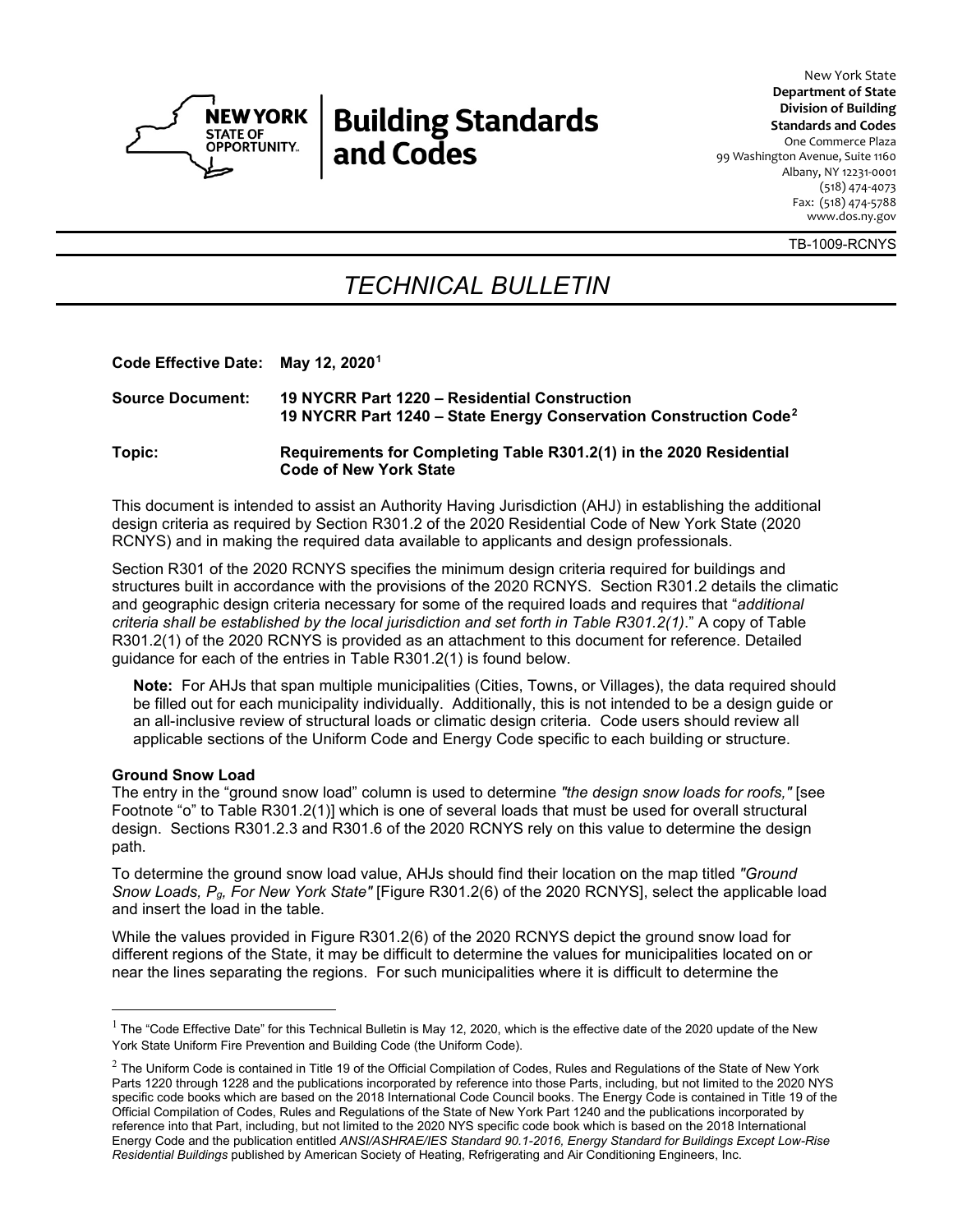applicable value, it is recommended to select the more restrictive of the two values. For example, in a municipality where the Figure values can be read as either 40 or 50 pounds, the 50 pounds value is more restrictive and should be used for the entire municipality. For sites at elevations above 1,000 feet, footnote "o" to Figure R301.2(6) indicates to increase the ground snow load from the mapped value by 2 psf for every 100 feet above 1,000 feet.[3](#page-1-0)

Upon receipt of a building permit application, the code enforcement official (CEO) should confirm that the design accounts for any required adjustment to the ground snow load based on the elevation of the individual building site. For example, for a building site located at a 1,200 feet elevation, the ground snow load is 4 psf above the mapped value.

#### **Wind Design Criteria**

Section R301.2.1 of the 2020 RCNYS requires the use of ultimate design wind speed, with several limitations, restrictions, and additional criteria as detailed in the speed, topographic effects, special wind region, and windborne debris zone sections below.

Section R301.2.1.1 provides that, with a few exceptions, "*the wind provisions of this code shall not apply to the design of buildings where wind design is required in accordance with Figure R301.2(5)B".* According to Figure R301.2(5)B, there are no regions within NYS that require wind design so the wind provisions of the 2020 RCNYS are applicable to all construction.

#### Speed

The location-specific ultimate wind "speed" is found on Figure R301.2(5)A titled *"Ultimate Design Wind Speeds."* AHJs should select the appropriate value from the Figure and place it in Table 301.2(1). Similar to ground snow load, for areas that fall on or near the lines, the more restrictive value should be selected.

During plan review and permitting, the CEO should verify that, where applicable, the following has been taken into consideration:

- According to footnote "d" to Table 301.2(1) of the 2020 RCNYS, the *"wind exposure category* [A, B, or C] *shall be determined on a site-specific basis in accordance with Section R301.2.1.4."*
- Basic wind speed *"values are nominal design 3-second gust wind speeds in miles per hour at 33 ft above ground for Exposure C"* (see definition of Basic Wind Speed in Chapter 2 of the 2020 RCNYS).
- Section R301.2.1.3 adds that *"where referenced documents are based on nominal design wind speeds and do not provide the means for conversion between ultimate design wind speeds and nominal design wind speeds, the ultimate design wind speeds, Vult, of Figure R301.2(5)A shall be converted to nominal design wind speeds, Vasd, using Table R301.2.1.3."*

#### Topographic effects

According to footnote "k" to Table 301.2(1), *'where there is local historical data documenting structural damage to buildings caused by wind speed-up effects, the jurisdiction shall fill in this part of the table with "YES".'* Additional information that may be helpful to the CEO during plan review and permitting is as follows:

- A "YES" response might trigger the applicant or designer to comply with the provisions of Section R301.2.1.5 within the parameters set on that Section.
- When Section R301.2.1.5.1 of the 2020 RCNYS is employed, rather than ASCE 7, the resulting calculations may lead to the modification of the ultimate design wind speed for the site.

#### Special Wind region

According to footnote "l" to Table R301.2(1), AHJs should find their jurisdiction on the map in Figure R301.2(5)A and if the jurisdiction is within a "special wind region," fill in this part of the table with "YES." If the jurisdiction is not within a "Special Wind Region" per the map, and no other known local historical data documenting unusual wind conditions is available, indicate "NO" in the table. If the table is provided with an entry of "YES," the applicant or design professional will be required to take special consideration in the

<span id="page-1-0"></span> $3$  19 NYCRR Section 1220.3 (a) amends footnote "o" to Table 301.2(1) of the printed version of the 2020 RCNYS to read as follows "The ground snow loads to be used in determining the design snow loads for roofs are given in Figure R301.2(6) for sites at elevations up to 1,000 feet. Sites at elevations above 1,000 feet shall have their ground snow load increased from the mapped value by 2 psf for every 100 feet above 1,000 feet."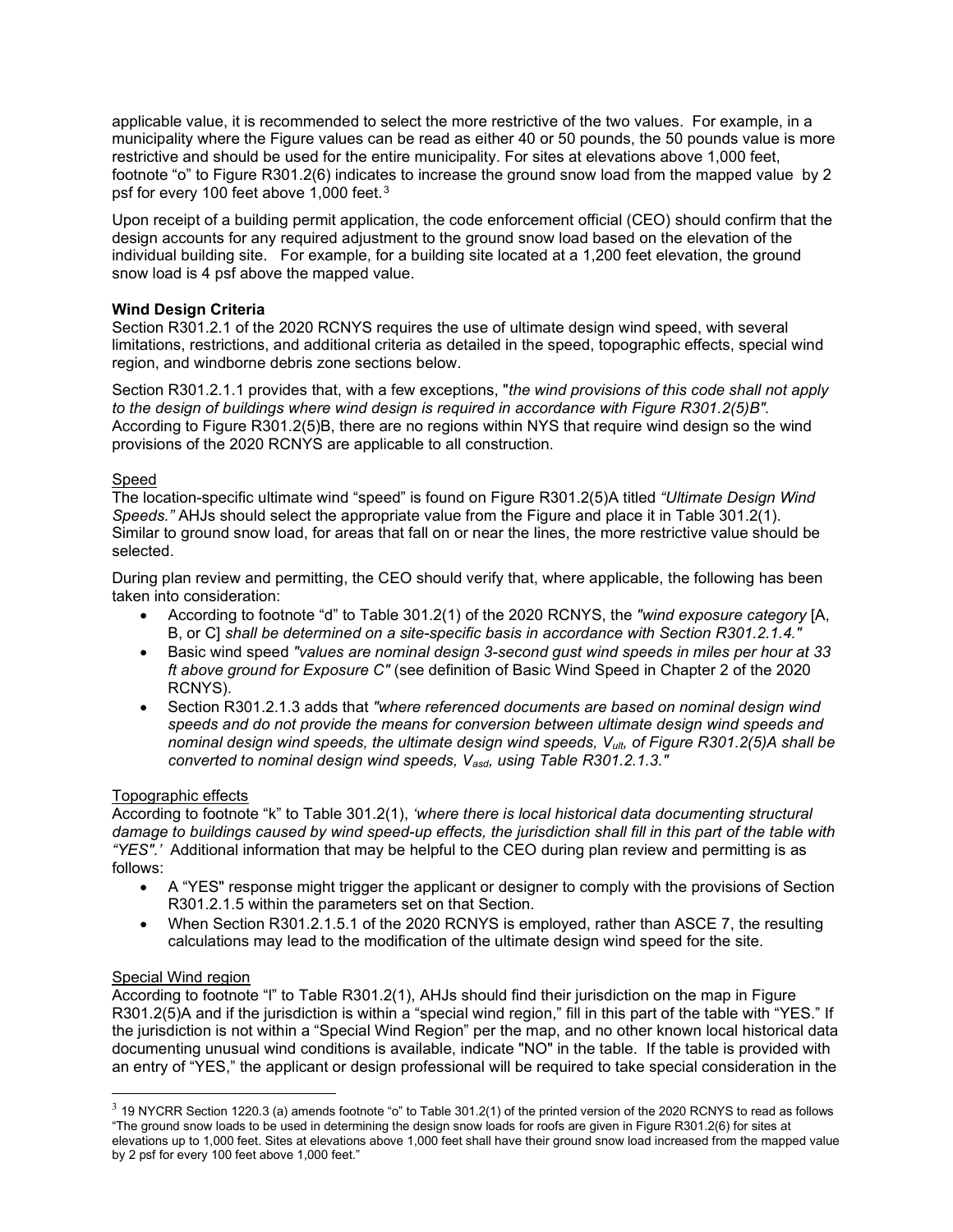design of a building or structure at this location, and the AHJ should be prepared to provide any available data relating to the unusual wind conditions to the applicant or designer.

#### Windborne debris zone

AHJs should enter a value of "YES" for "windborne debris zone" if their jurisdiction meets the definition of *windborne debris region* provided in Chapter 2 of the 2020 RCNYS:

*Areas within hurricane-prone regions located in accordance with one of the following*: *1. Within 1 mile (1.61 km) of the coastal mean high-water line where the ultimate design wind speed, Vult, is 130 mph (58 m/s) or greater. 2. In areas where the ultimate design wind speed, Vult, is 140 mph (63.6 m/s) or greater; or Hawaii.*

An entry of "YES" triggers applicants and designers to comply with Section R301.2.1.2 of the 2020 RCNYS for the protection of openings from windborne debris.

#### **Seismic Design Category**

Footnote "f" to Table 301.2(1) indicates that the "seismic design category" is determined in accordance with Section R301.2.2.1, which provides that, *"buildings shall be assigned a seismic design category in accordance with Figure R301.2(2)."* Based on Figure R301.2(2), the seismic design categories present in NYS are A, B, and C. AHJs should find their jurisdiction on the Figure and make the appropriate entry in the Table. Similar to ground snow load, for areas that fall on or near the lines, the more restrictive value should be selected.

#### **Subject to damage from - Weathering**

The "weathering" column shall be filled in with the weathering index obtained from Figure R301.2(4). According to the figure, NYS is completely within the "Severe" weathering probability category. Additional information that may be helpful to the CEO during plan review and permitting is as follows:

- Footnote "a" indicates that "*where weathering requires a higher strength concrete or grade of masonry than necessary to satisfy the structural requirements of this code, the frost line depth strength required for weathering shall govern."*
- Weathering impacts concrete compressive strength and air entrainment of concrete per Section R402.2 of the 2020 RCNYS.

#### **Subject to damage from - Frost Line Depth**

The local jurisdiction shall provide the minimum depth of footing below finish grade. The considerations that a local jurisdiction can use when developing its "frost line depth" include, but are not limited to, air freezing index, soil type, water table depth, local historical data, and field experience.

#### **Subject to damage from - Termite**

In accordance with Table 301.2(1) footnote "c," the AHJ shall complete this column based on local history of subterranean "termite" damage. The map in Figure R301.2(7) indicates the areas with a risk of termite infestation with a note indicating that local conditions *"may be more or less severe than indicated."* Therefore, the AHJ should use the Figure as a guide, and if the map and the local history are in conflict, then fill the table based on well documented local conditions. An entry of "YES" triggers applicants and designers to meet other provisions, including but not limited to Section R318 of the 2020 RCNYS.

#### **Winter Design Temperature**

According to Table 301.2(1) footnote "e," the "winter design temp" may be derived from either:

- *"the columns of 97½-percent values for winter from Appendix D of the* [2020] *Plumbing Code of New York State…*[, or]
- *local climates or local weather experience as determined by the building official…*[, or]
- *Figure R301.2(1)."*

#### **Ice Barrier Underlayment Required**

The AHJ shall fill this column with "YES" where there is *"a history of local damage from the effects of ice damming,"* [see Table 301.2(1), footnote "h"] to indicate whether "ice barrier underlayment [is] required" per Section R905.1.2 of the 2020 RCNYS.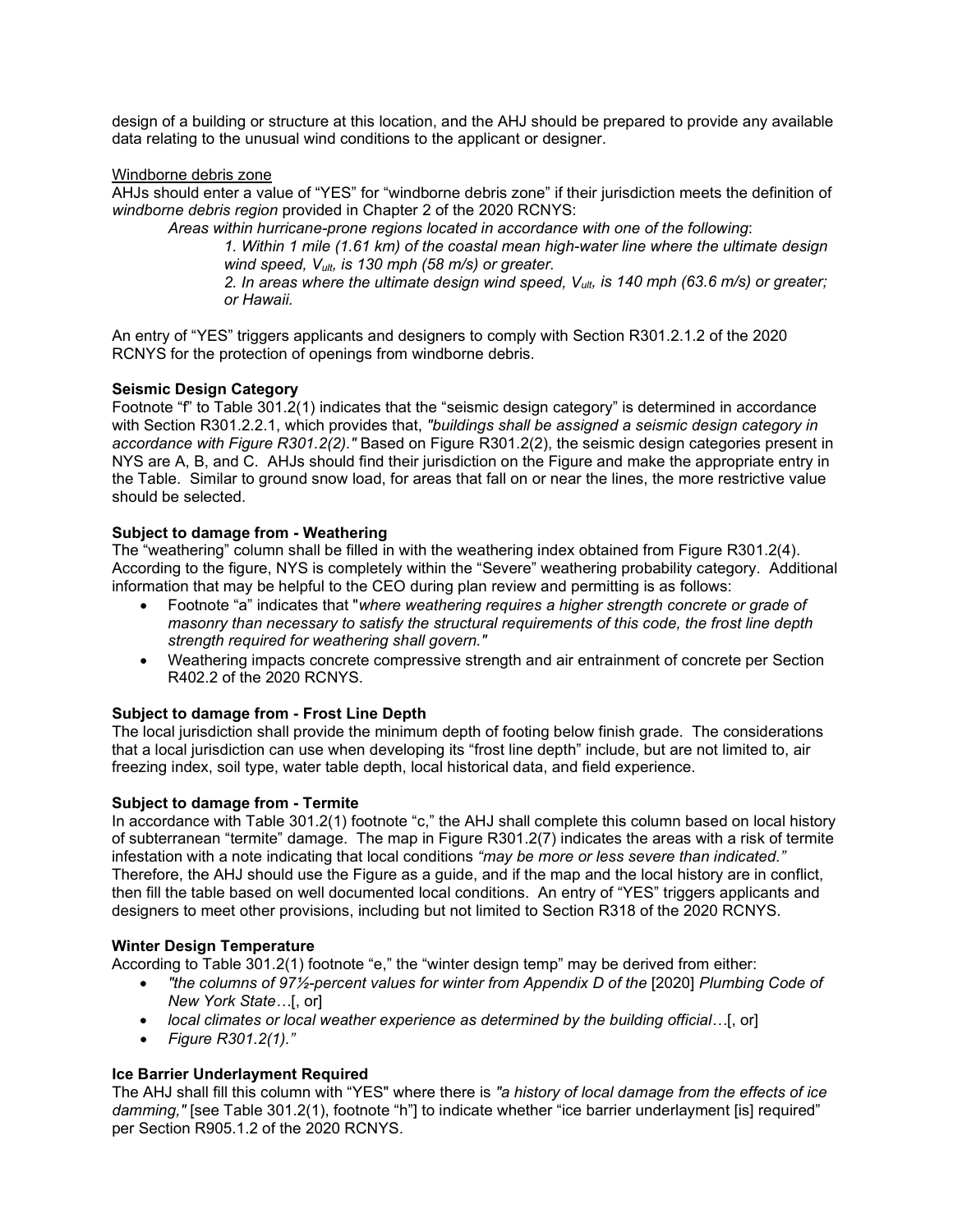#### **Flood Hazards**

Table 301.2(1) footnote "g" provides, in part, that *"each community regulated under Title 19, Part 1203 of the Official Compilation of Codes, Rules and Regulations of the State of New York (NYCRR) shall adopt a flood hazard map and supporting data."* The flood hazard column shall include a reference to the adopted "flood hazard" map. Footnote "g" also provides that the flood hazard map shall include "*special flood hazard areas as identified by the Federal Emergency Management Agency in the Flood Insurance Study for the community as amended or revised with*" the accompanying Flood Insurance Rate Map (FIRM), a Flood Boundary and Floodway Map (FBFM) and *"related supporting data."* The NYS Department of Environmental Conservation website contains information about the FIRM and FBFM.[4](#page-3-0)

#### **Air Freezing Index**

Table 301.2(1) footnote "i" references the use of Figure R403.3(2) or the values obtained from the 100 year (99%) column, in the table titled *"Air Freezing Index-USA Method (Base 32oF)"* [5](#page-3-1) which provides a station name for various areas around NYS and other states. An AHJ using this table should select the station closest and most analogous with their jurisdiction.

#### **Mean Annual Temperature**

The values for "mean annual temp" can be obtained from the column titled *"Mean Annual Temp. (°F)"* in the "Air Freezing Index-USA Method (Base  $32^{\circ}$ F)" table<sup>5</sup> [see Table 301.2(1) footnote "j"]. This is the same table referenced as an alternative to determine the Air Freezing Index above and an AHJ using this table should select the nearest station closest and most analogous with their jurisdiction.

#### **Manual J Design Criteria**

According to footnote "n" to Table R301.2(1) of the 2020 RCNYS, the "*jurisdiction shall fill in these sections of the table to establish the design criteria using Table 1a or 1b from ACCA Manual J or established criteria determined by the jurisdiction*." The Air Conditioning Contractors of America (ACCA), which is the national trade association for professionals that install and maintain heating, ventilation, air conditioning, and refrigeration, publishes "Manual J: Residential Load Calculations" (Manual J).[6](#page-3-2) Manual J is the ANSI recognized standard for determining HVAC equipment loads. Part of the data required to produce HVAC equipment loads is outdoor climate data and this is provided in Table 1a of Manual J. Table 1b does not contain locations in NYS and is therefore excluded from this discussion. By providing the data in Table R301.2(1), an AHJ is providing the necessary localized data to the applicants and designers to provide for consistent design and application of the Uniform Code within their jurisdiction.

The use of Manual J or other approved heating and cooling calculation methodologies is mandatory according Section R403.7 of the 2020 Energy Conservation Construction Code of New York State (2020 ECCNYS). Additionally, Section M1401.3 of the 2020 RCNYS references the use of Manual J for equipment and appliance sizing. Detailed information is provided below for each entry in Table R301.2(1) pertaining to Manual J. As noted in footnote "n," where the AHJ has established another design criteria, those values may be entered in the table.

#### Elevation

The "elevation" of the location geographically closest and most analogous to the municipality may be chosen out of the locations listed in Manual J Table 1A and by consulting the column labeled "Elevation Feet." Alternatively, entering an elevation range specific to the jurisdiction may be more appropriate.

#### Latitude

Identify the location geographically closest to your municipality of the locations listed in Manual J Table 1A and consult the column labeled "Latitude Degrees North."

<span id="page-3-1"></span><span id="page-3-0"></span><sup>4</sup> Se[e https://www.dec.ny.gov/lands/24267.html](https://www.dec.ny.gov/lands/24267.html)

<sup>&</sup>lt;sup>5</sup> Data Center (NOAA) and is available on the NOAA.gov website at [https://www.ncdc.noaa.gov/sites/default/files/attachments/Air-](https://www.ncdc.noaa.gov/sites/default/files/attachments/Air-Freezing-Index-Return-Periods-and-Associated-Probabilities.pdf)[Freezing-Index-Return-Periods-and-Associated-Probabilities.pdf.](https://www.ncdc.noaa.gov/sites/default/files/attachments/Air-Freezing-Index-Return-Periods-and-Associated-Probabilities.pdf)

<span id="page-3-2"></span> $6$  Manual J-2011: Residential Load Calculation-Eighth Edition is the edition currently incorporated by reference into the 2020 RCNYS and the 2020 ECCCNYS.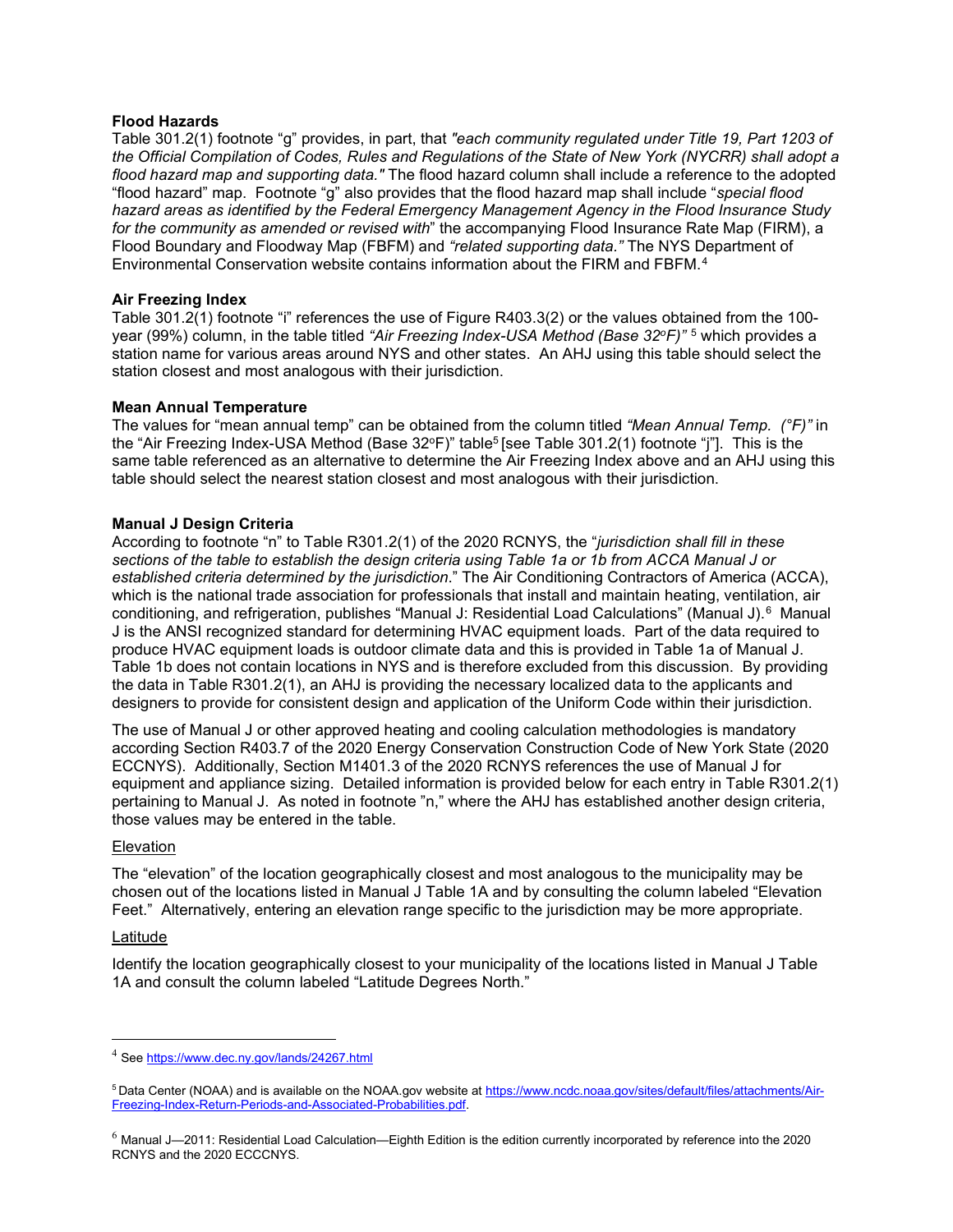#### Winter Heating

This value represents the temperature for which the ambient dry bulb temperature exceeds 99% of the total hours in a year. Another way of describing it is this is the temperature for which the ambient dry bulb temperature is below 1% of the total hours in a year. Identify the location geographically closest and most analogous to your municipality of the locations listed in Manual J Table 1A and consult the column labeled "Heating 99% Outdoor Dry Bulb."

#### Summer Cooling

This value represents the temperature for which the ambient dry bulb temperature is below it for 99% of the total hours in a year. Another way of describing it is this is the temperature for which the ambient dry bulb temperature exceeds it for 1% of the total hours in a year. Identify the location geographically closest and most analogous to your municipality of the locations listed in Manual J Table 1A and consult the column labeled "Cooling / Outdoor Air / 1% Dry Bulb."

#### Altitude Correction Factor

Using the previously obtained "elevation" value as the altitude, consult Manual J Table 10A for the "altitude correction factor" (ACF) for Air Density nearest your altitude. The values are provided at increments of 1,000 feet above sea level. A value may be obtained by either linear interpolation between the two altitudes that most closely resemble the jurisdiction's altitude or by selecting the larger of the two ACF values. A range of values may be necessary where multiple altitudes are found within a jurisdiction.

#### Indoor Design Temperature

This is a fixed representative indoor temperature used to compute the heating temperature difference. A heating indoor dry bulb temperature of 70°F is used and is specified in Manual J Section A5-3.

#### Design Temperature Cooling

This is a fixed representative indoor temperature used to compute the heating temperature difference. A cooling indoor dry bulb temperature of 75°F is obtained from Manual J Section A5-3.

#### Heating Temperature Difference

This is computed by using the following formula:

| Heating Temperature Difference =              | Indoor Design Temperature – Winter Heating |
|-----------------------------------------------|--------------------------------------------|
| Substituting the values from Table 1A yields: |                                            |
| Heating Temperature Difference                | = 70°F - Heating 99% Outdoor Dry Bulb      |
| Cooling Temperature Difference                |                                            |
| This is computed with the following formula:  |                                            |
| Cooling Temperature Difference $=$            | Indoor Design Temperature - Summer Cooling |
| Substituting the values from Table 1A yields: |                                            |
| Cooling Temperature Difference =              | 75°F- Cooling / Outdoor Air / 1% Dry Bulb  |

#### Wind Velocity Heating and Cooling

Wind velocity is used to compute infiltration in cubic feet per minute (ICFM). According to Manual J Section 21-4, the default values are 15 MPH for heating and 7.5 MPH for cooling and should be used except when the location "*has a reputation for wind velocities that consistently exceed these defaults during non-storm conditions, an appropriate set of velocity values may be substituted for the default values*."

#### Coincident Wet Bulb

Identify the location geographically closest and most analogous with your municipality of the locations listed in Manual J Table 1A in the column labeled "Coincident Wet Bulb" found under the "Summer" column.

#### Daily Range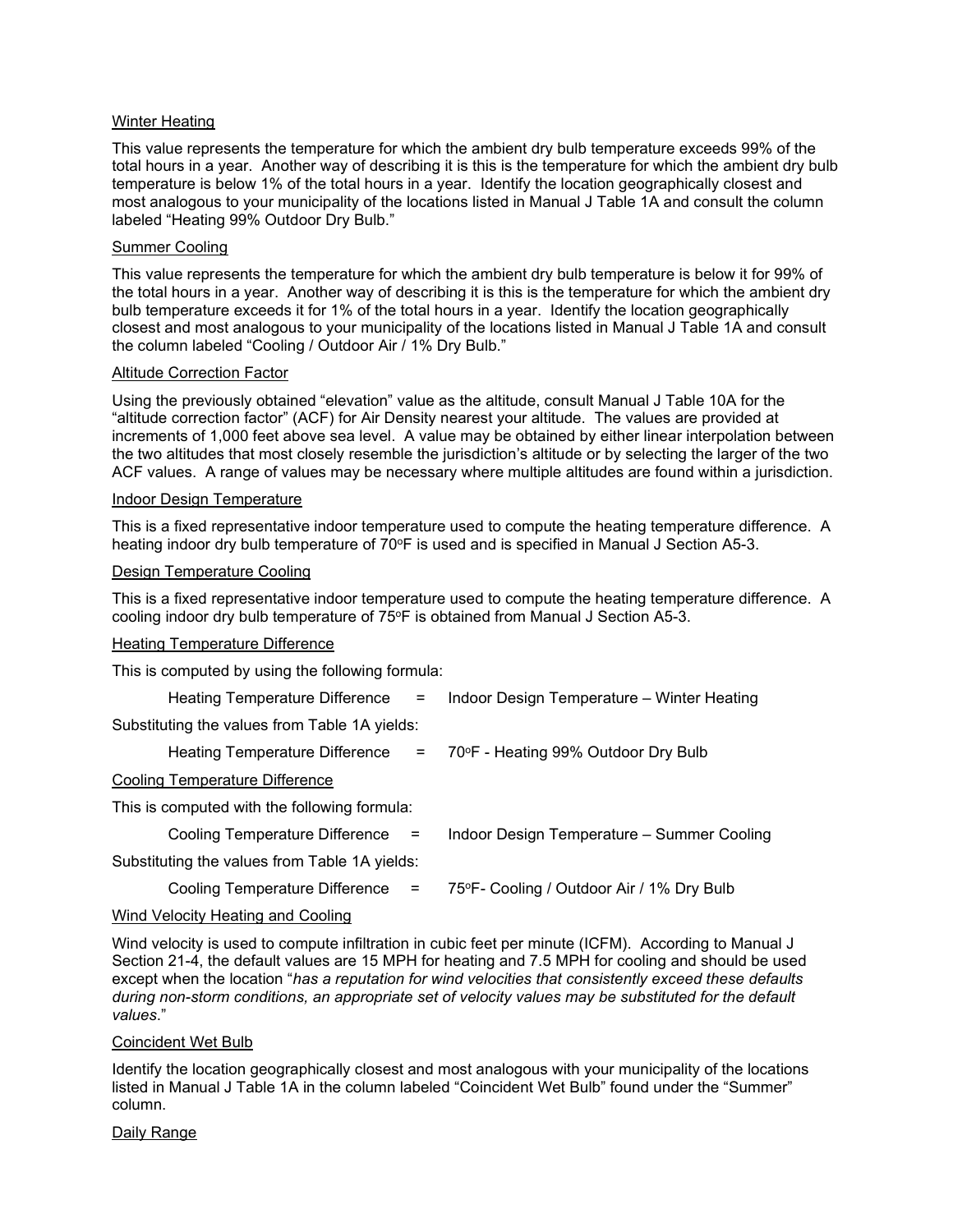Identify the location geographically closest and most analogous with your municipality of the locations listed in Manual J Table 1A in the column labeled "Daily Range (DR)" found under the "Cooling" column.

#### Winter and Summer Humidity

Average relative winter and summer humidity by month is available for locations throughout NYS on the National Oceanic and Atmospheric Administration (NOAA) website.[7](#page-5-0)

In summary, according to Section R301.2 of the 2020 RCNYS "*buildings shall be constructed in accordance with the provisions of this code as limited by the provisions of this section. Additional criteria shall be established by the local jurisdiction and set forth in Table R301.2(1)."* Table R301.2(1) has two distinct portions, the top portion contains climatic and geographic data that is used to determine design features, construction details, and to perform structural calculations. The lower portion is dedicated to inputs necessary for calculating design loads for sizing of heating and cooling equipment in accordance with Manual J.

This document is not intended as a comprehensive listing of all the criteria and information an AHJ should provide to project applicants, nor is it intended to cover all the criteria that must be used by project applicants in the design of buildings governed by the 2020 RCNYS. Other provisions of the Uniform Code apply.

<span id="page-5-0"></span><sup>7</sup> Se[e https://www1.ncdc.noaa.gov/pub/data/ccd-data/relhum18.dat](https://www1.ncdc.noaa.gov/pub/data/ccd-data/relhum18.dat)